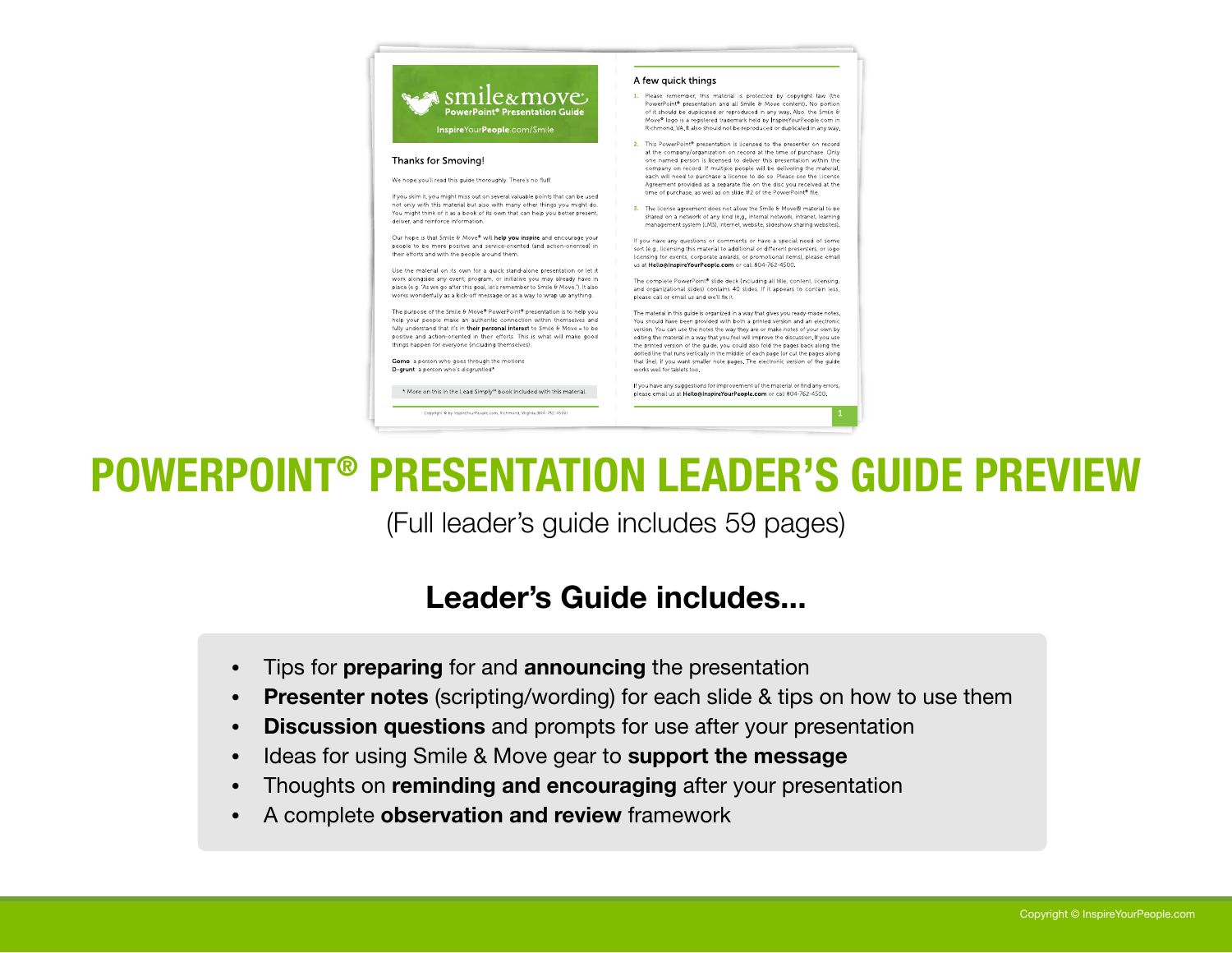

### SAMPLE: Getting started…

 $\approx$  smile a move **PowerPoint<sup>®</sup> Presentation Guide** InspireYourPeople.com/Smile

#### **Thanks for Smoving!**

We hope you'll read this quide thoroughly. There's no fluff.

If you skim it, you might miss out on several valuable points that can be used not only with this material but also with many other things you might do. You might think of it as a book of its own that can help you better present, deliver, and reinforce information.

Our hope is that Smile & Move® will help you inspire and encourage your people to be more positive and service-oriented (and action-oriented) in their efforts and with the people around them.

Use the material on its own for a quick stand-alone presentation or let it work alongside any event, program, or initiative you may already have in place (e.g. "As we go after this goal, let's remember to Smile & Move."). It also works wonderfully as a kick-off message or as a way to wrap up anything.

The purpose of the Smile & Move® PowerPoint® presentation is to help you help your people make an authentic connection within themselves and fully understand that it's in their personal interest to Smile & Move - to be positive and action-oriented in their efforts. This is what will make good things happen for everyone (including themselves).

Gomo: a person who goes through the motions D-grunt: a person who's disgruntled\*

\* More on this in the Lead Simply<sup>™</sup> book included with this material.

Copyright © by InspireYourPeople.com, Richmond, Virginia (804-762-4500)

#### A few quick things

# Pages 2-7 cover...

- Tips on announcing the presentation
- What to do before you present the material
- How to use the presenter notes
- More quick tips

ron, please errorl us at brelauteGoedhans.com or call 804-762-4400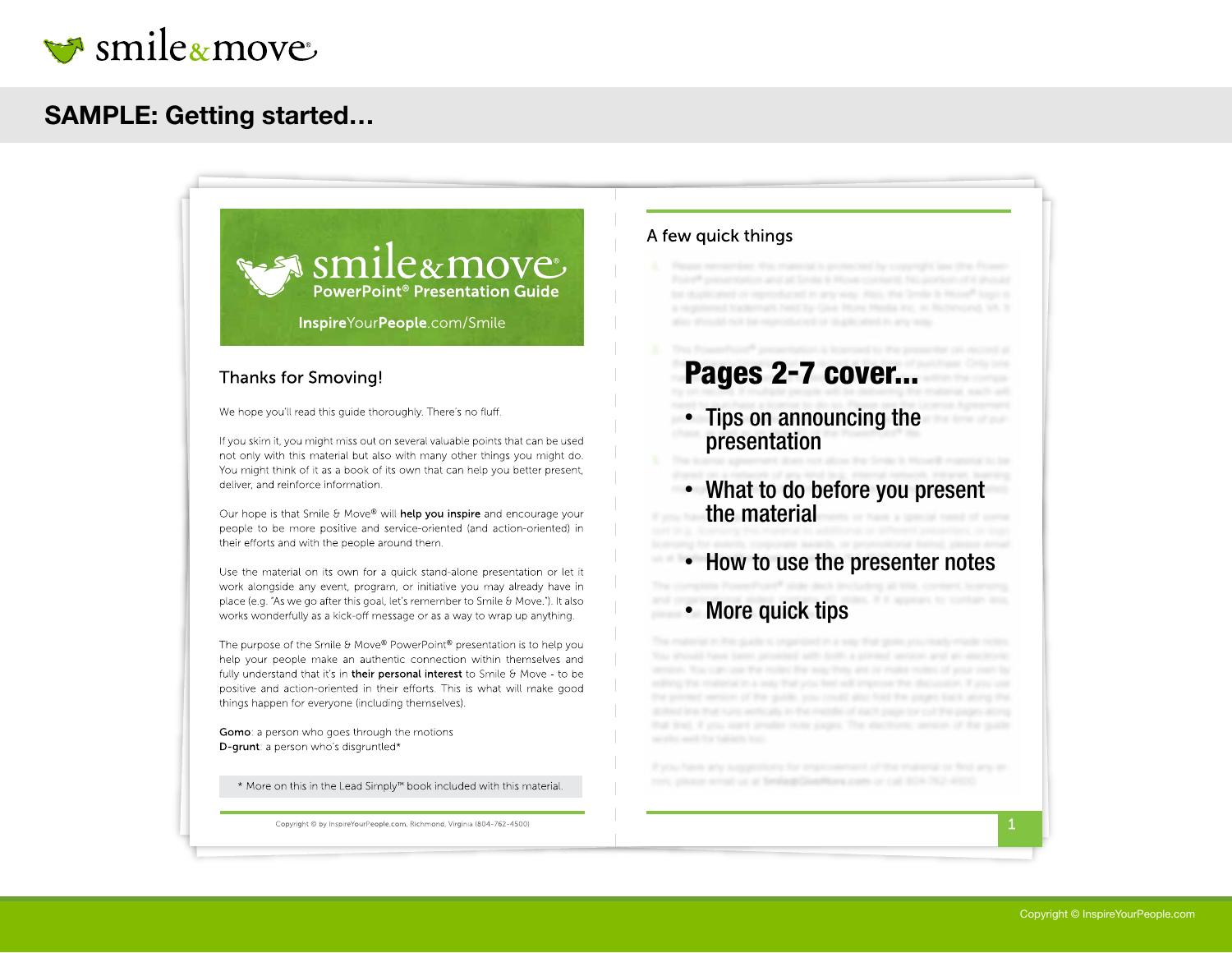

### SAMPLE: Presenter notes (scripting) for slides…

#### Slide 15

SLIDE INTENT: Information sharing

Opening statement: Be approachable.

Say: Being approachable is to recognize and embrace our interdependency.

Say: It's realizing each of us has an obligation to serve someone and in most cases we probably serve a few different groups of people.

Say: A CEO serves stockholders, board members, and a management team. A teacher serves students and school administrators. A physician serves patients and perhaps a hospital administration and partners of a practice.

Presenter Note: Here, consider using a set of examples that are specific to your organization. You might also open it to your audience by asking them, "As a group/company/department/school, who are the different groups we serve?"

If you're the manager/leader of the audience, consider letting them know you understand that in a very real way, they are one of the groups you serve (it's not just you being someone they serve).

Say: Being approachable is making it so people don't feel like they need to walk on eggshells when they approach us for something. It's removing those eggshells as much as possible in order to help people feel more than comfortable asking us for assistance with something. <PAUSE> It's being inviting.

Presenter Note: If you can, emphasize the word "more."

Say: It's getting over ourselves and being more excited about that opportunity to serve ... being thankful for that opportunity.

Transition: In the Smile & Move book, the author puts it this way...

GO TO THE NEXT SLIDE

#### Slide 16

SLIDE INTENT: Information sharing

Opening statement: When someone asks us to do something and we say yes, what does our yes really say?

Say: Does it say, "Yes, of course, It would be my pleasure" or does it say, "Yes ... if I have to?"

Say: How does it make you feel when someone's yes is that "If I have to" response?

Say: I know I want to get closer to all my Yes's coming across as "it would be my pleasure."

Presenter Note: If you're close with your group and you know this to be a weakness of yours, consider saying something like, "I'm sure most of you know this is something I could work on myself." Smile (if you can).

Transition: And here's something I think all of us will enjoy...

GO TO THE NEXT SLIDE

Pages 8-48 include the presenter notes for each of the slides in the PowerPoint®

 $20$  Copyright © by InspireYourPeople.com, Richmond, Virginia (804-762-4500)  $21$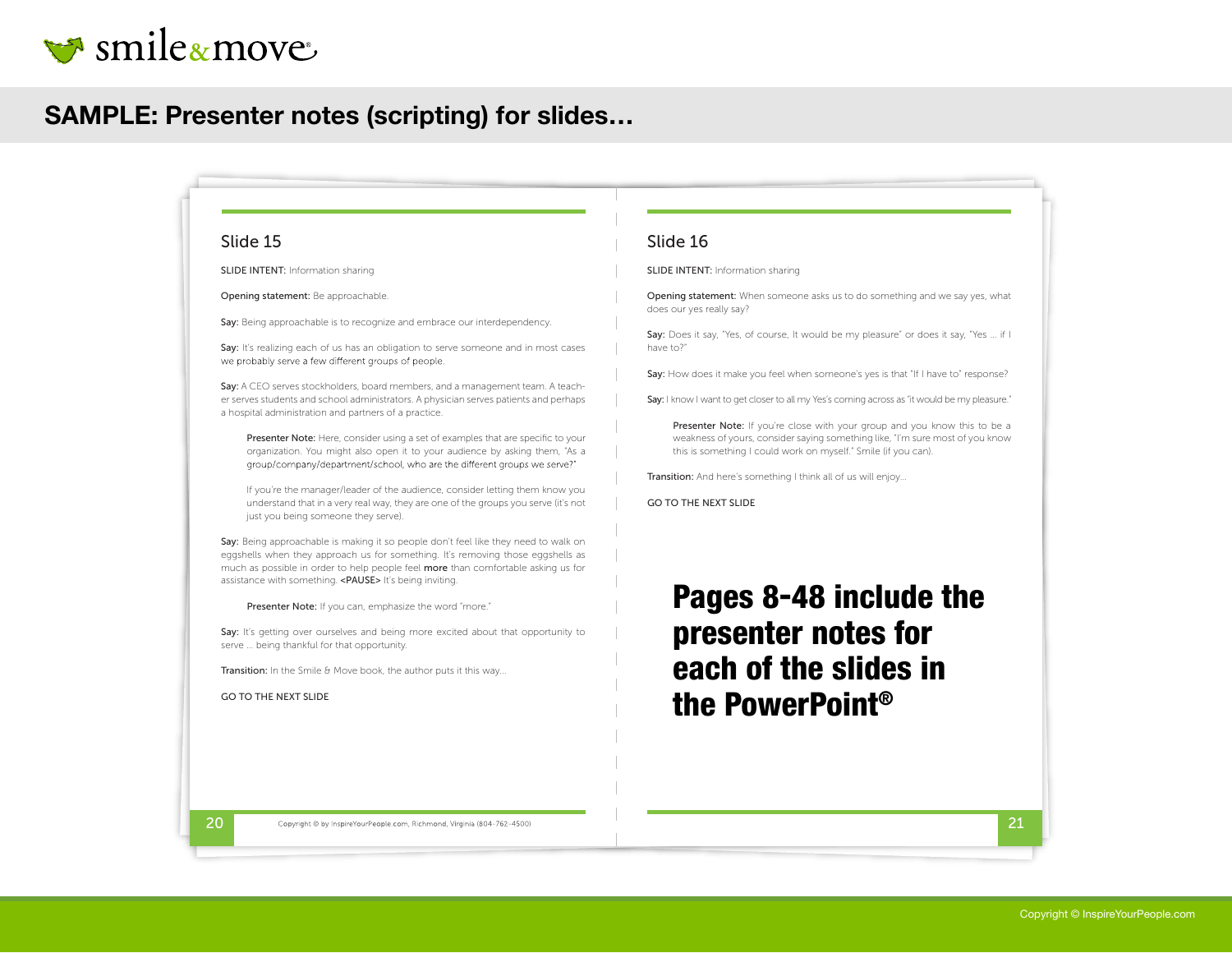

## SAMPLE: Discussion tips and questions…

#### Tips for discussion questions

- 1. Please don't use every question. They're provided to give you different ways and thoughts to approaching the material depending on your group and objectives.
- 2. Smile (of course). Be enthusiastic and encouraging (nodding, affirming).
- **3.** Remember to involve as many people as possible in the discussion.
- 4. Avoid interrupting or finishing people's answers for them.
- 5. Where possible or where you feel someone may have something more valuable to add, encourage them with a "How do you mean, Bob?" or

# Pages 49-53 include...

- Discussion tips
- Discussion questions and prompts (20 total) •
- wing, Smicredt, More at Goedflam car

# Pages 53-59 cover...

- Ideas for support material
- Thoughts on reminding and encouraging
- Plus a complete observation and review framework to evaluate how well the message is sticking

#### Discussion questions

You can use these questions at the end of the presentation (you'll be prompted in the Presenter Notes to do this) or perhaps in follow-up discussions in the future.

#### On the message overall...

- Who would like to share their thoughts on the Smile & Move {[message, philosophy, concept, ideas, principles, presentation]}?
- Who can share what most connected with them from the Smile & Move message? Why?
- Who can sum up for us what the Smile & Move message is really about?
- How do you see the Smile & Move {[idea, concept, philosophy]} fitting in here?

 $\frac{49}{50}$  Copyright © by InspireYourPeople.com, Richmond, Virginia (804-762-4500)